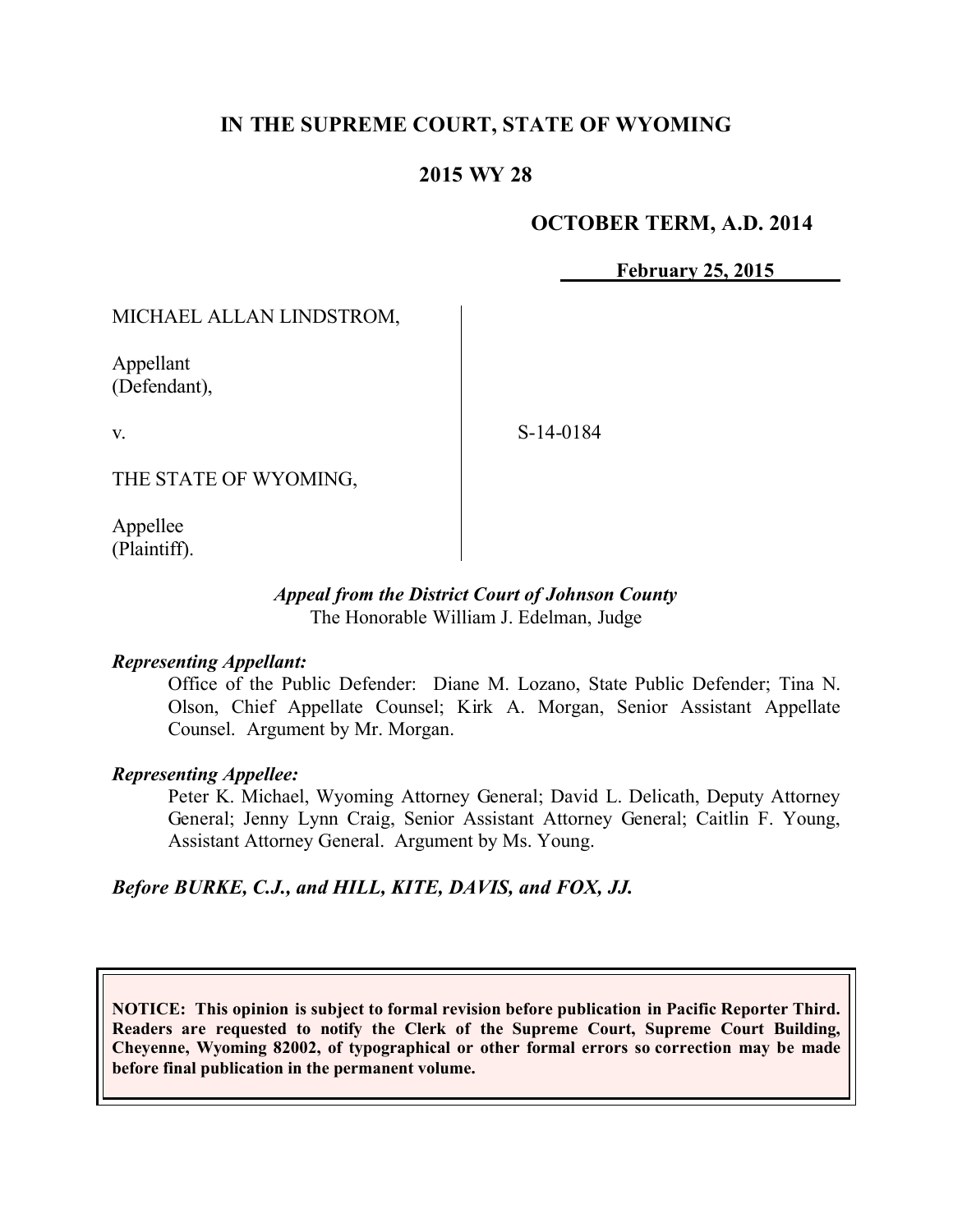## **KITE, Justice.**

[¶1] A jury found Michael Allan Lindstrom guilty of three counts of first degree sexual abuse of a minor and three counts of second degree sexual abuse of a minor for acts involving two victims. The jury also found him guilty of two counts of aggravated assault and two counts of first degree sexual assault for acts involving an adult victim. He appeals claiming the district court abused its discretion when it allowed the State to introduce un-noticed character evidence and amend the information to conform to one of the minor victim's video deposition testimony. He also contends the cumulative effect of two instances of prosecutorial misconduct denied him his right to a fair trial. We affirm.

### **ISSUES**

[¶2] The issues for our determination are:

1. Whether the district court abused its discretion in allowing the State to present character evidence without proper notice or a *Gleason* hearing.

2. Whether the district court abused its discretion when it allowed the State to amend the information to bring it into conformity with the minor victim's video deposition.

3. Whether Mr. Lindstrom was denied his right to a fair trial due to prosecutorial misconduct.

### **FACTS**

[¶3] In October 2012, Kari Packard, a caseworker with the Wyoming Department of Family Services (DFS), contacted the Buffalo Police Department after six year old CS, Mr. Lindstrom's second cousin, drew a picture of a naked male and made statements suggesting Mr. Lindstrom had been sexually inappropriate with her. Ms. Packard subsequently interviewed CS in Casper. During the interview, CS stated that Mr. Lindstrom touched her in sexual ways while they were at her great grandmother's home in Buffalo. In a follow-up interview with the caseworker and Buffalo police officer Adrian Keeler, CS again reported that Mr. Lindstrom had touched her in sexual ways.

[¶4] In February 2013, in the course of investigating a separate matter, Officer Keeler interviewed TR. TR told the officer that Mr. Lindstrom, with whom she had previously had a relationship resulting in the birth of a son, had been at her home several times during the summer and fall of 2012 and had raped her.

[¶5] In March 2013, Officer Keeler spoke with Mr. Lindstrom. He denied having been in Buffalo except on August 18, 2012, when his parole officer gave him a travel pass.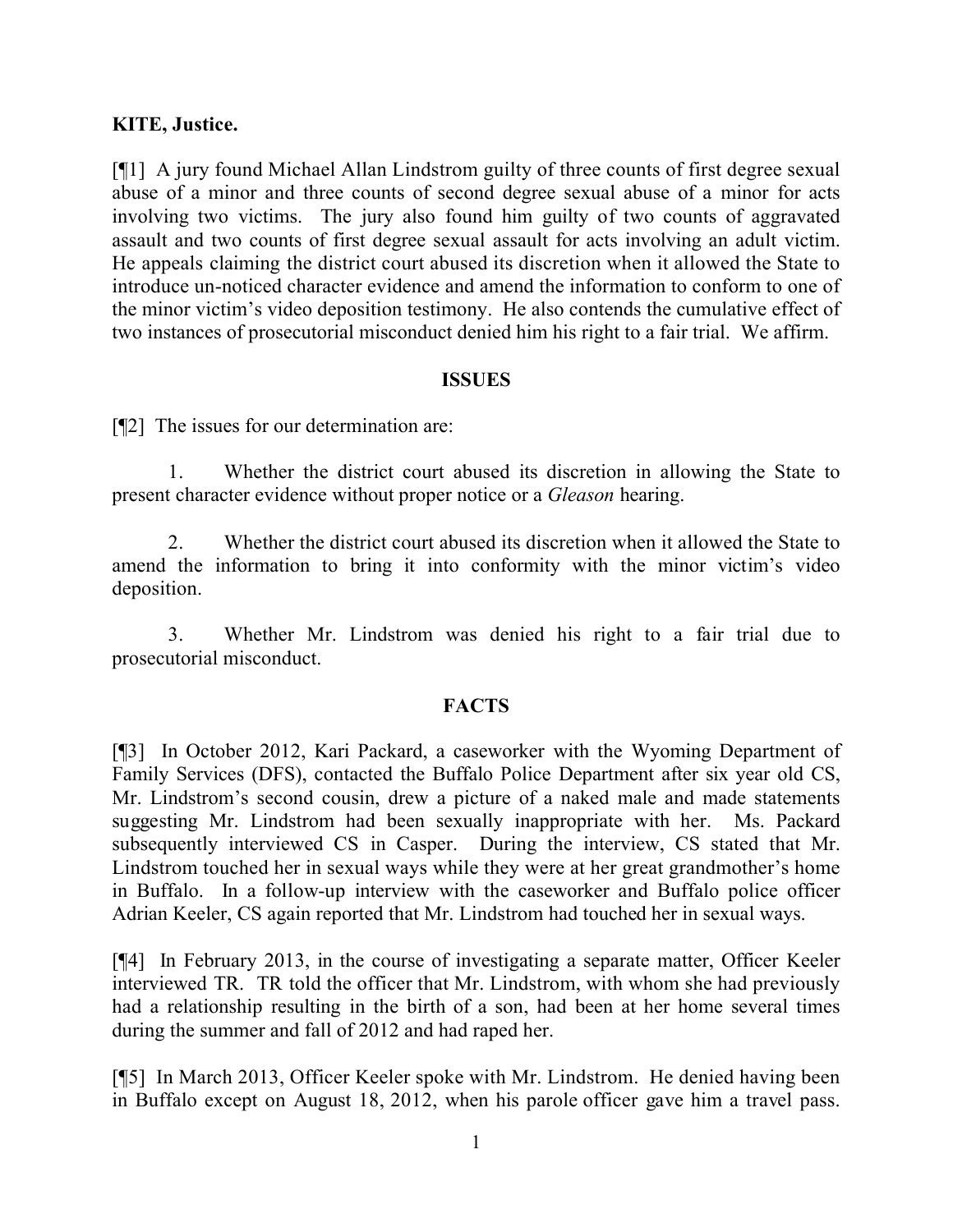According to the police officer, he interviewed other individuals who said they had seen Mr. Lindstrom in Buffalo several times in the summer and fall of 2012. Officer Keeler and caseworker Packard then re-interviewed TR. TR reiterated that Mr. Lindstrom had been at her home several times in 2012 and had sexually assaulted her. During this interview, she also stated that Mr. Lindstrom had sexually assaulted their son, PR.

[¶6] In July of 2013, the Johnson County attorney's office issued a warrant for Mr. Lindstrom's arrest and charged him with two counts of first degree sexual abuse of a minor in violation of Wyo. Stat. Ann.  $\S 6$ -2-314(a)(i) and (c) (LexisNexis 2013) and two counts of second degree sexual abuse of a minor in violation of Wyo. Stat. Ann. § 6-2- 315(a)(ii) and (b) (LexisNexis 2013) for acts involving CS; three counts of first degree sexual assault in violation of Wyo. Stat. Ann. § 6-2-302(a)(i) (LexisNexis 2013) and two counts of aggravated assault in violation of Wyo. Stat. Ann. § 6-2-502(a)(iii) (LexisNexis 2013) for the acts involving TR; and one count of first degree sexual abuse of a minor and one count of second degree sexual abuse of a minor for the acts involving PR. Prior to trial, the State filed and the district court granted a motion to dismiss one of the sexual assault charges involving TR.

[¶7] Also before trial, the State moved for an order allowing the testimony of CS and PR to be taken by videotape deposition so they would not have to meet Mr. Lindstrom faceto-face in the courtroom. Mr. Lindstrom filed a motion for a competency and taint hearing. Prior to a hearing on the motions, the parties filed a stipulated motion stating that PR had been placed in acute care and was not capable of testifying and requesting that in CS's best interest her competency hearing and trial deposition be scheduled for the same day so that she would have to appear only once. The district court granted the motion and set the matter for a competency/taint hearing and videotape deposition on November 12, 2013. After the hearing, the district court found the child competent to testify and the parties proceeded with the trial deposition. During the deposition, CS testified that Mr. Lindstrom had on different occasions inserted his finger in her anus several times, made her touch his penis and made her perform fellatio on him.

[¶8] TR testified that Mr. Lindstrom came to her home in June 2012. They sat on the couch making small talk and watching PR play. Mr. Lindstrom asked TR if they could be in a relationship again, TR said no and he asked if he could at least "get a piece of ass." She again said no and Mr. Lindstrom called her a bitch. TR took PR to his room and Mr. Lindstrom followed. PR began to show Mr. Lindstrom his room and his toys. After watching them for a few minutes, TR left them alone.

[¶9] TR came back to the room about thirty minutes later when she heard PR say, "I don't want to do that." The door was shut, she opened it and she saw Mr. Lindstrom and PR in PR's bed. TR testified that it looked like Mr. Lindstrom was pulling up his pants and PR's pants. She asked them what they were doing and Mr. Lindstrom said they were watching a movie. PR ran to her and grabbed hold of her waist. He was trembling. She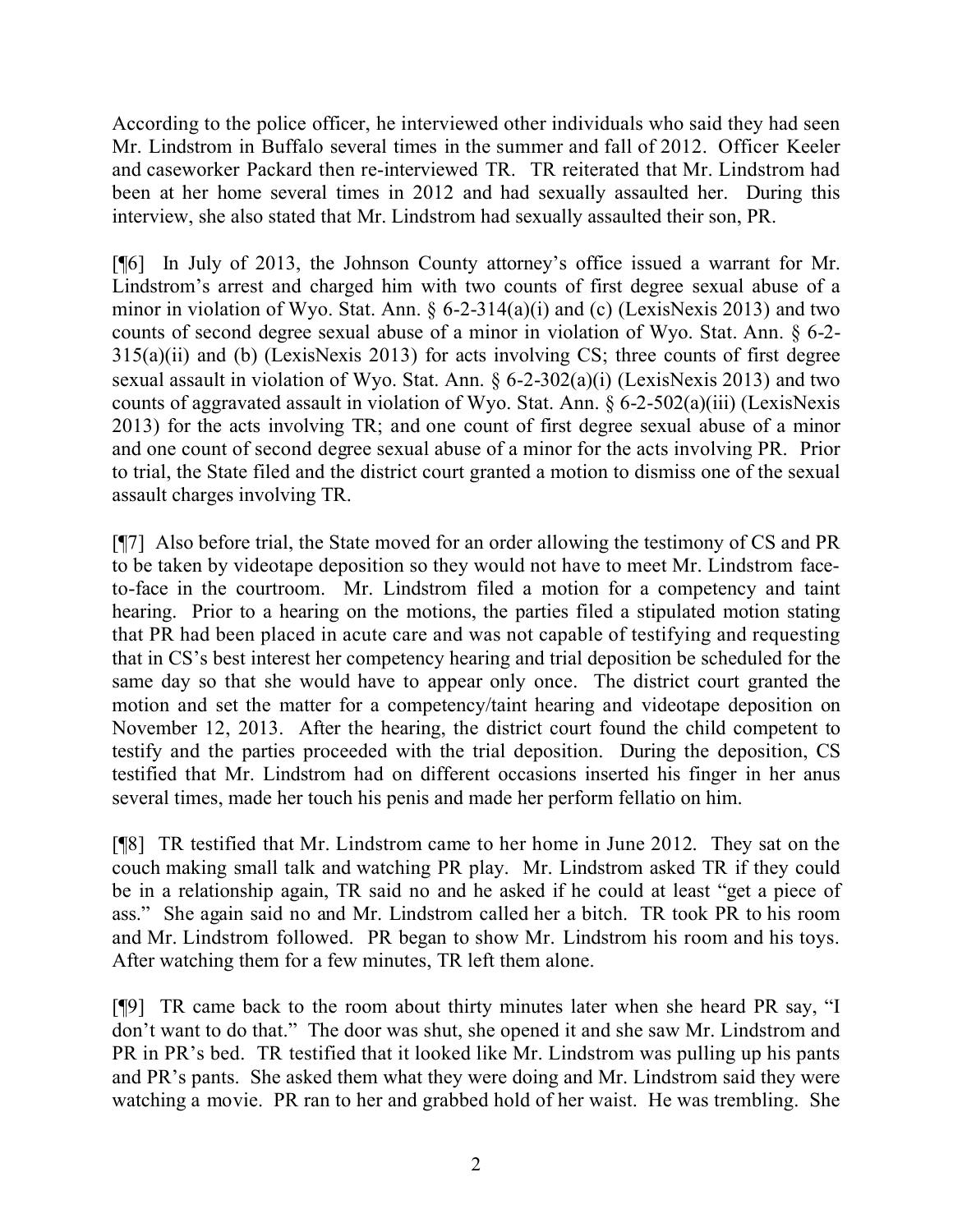picked him up and he whispered in her ear that Mr. Lindstrom had made him touch his penis and pretend it was a Popsicle. She asked Mr. Lindstrom what he had done and he denied doing anything. They argued and she told Mr. Lindstrom that he needed to leave.

[¶10] TR threatened to call the police and, carrying PR, headed to her bedroom to get her cell phone. She made it to the bathroom, put PR down and told him to go in the bathroom and lock the door. Mr. Lindstrom followed her, grabbed her around the throat and said if she told anyone he would kill her. He shoved her against the wall and told PR to open the bathroom door. PR complied and Mr. Lindstrom told TR to go into the bathroom. Mr. Lindstrom made TR perform fellatio on him and then told her to touch PR's penis. She refused and he slapped her. She hit him in the face and he began pulling down her pants and underwear. He grabbed PR's hand and told him to touch her. She pushed PR's hand away. Mr. Lindstrom forced her head down onto his penis. Then he held a Swiss army knife to her throat and told her to do the same thing to PR or he would kill her. After she complied, Mr. Lindstrom made TR and PR get into the shower and he urinated on TR. Mr. Lindstrom then got dressed and stepped out of the bathroom. TR locked the door. Mr. Lindstrom pounded on the door, cussing and yelling that he was going to kill TR. Finally, Mr. Lindstrom left the house.

[¶11] TR testified that Mr. Lindstrom came back to her home in September 2012. They argued and Mr. Lindstrom pushed her against the wall, held the knife to her throat and again threatened to kill her if she told anyone what he had done. She testified that Mr. Lindstrom returned in late December or early January. Again they argued and Mr. Lindstrom became angry and physically and sexually assaulted TR. He then bound PR's hands with electrical tape and sexually assaulted him.

[¶12] In addition to CS and TR, the State also presented the testimony of DFS employees and police officers who were involved in investigating the allegations against Mr. Lindstrom. Their testimony about their interviews with CS, PR and TR tended to corroborate the allegations of child abuse and sexual assault. The State also presented expert testimony tending to show that CS's behavior was consistent with that of a child who had been sexually abused.

[¶13] After a five day trial, the jury found Mr. Lindstrom guilty on the ten remaining counts. The district court sentenced him to six terms of life in prison without the possibility of parole on the convictions for first and second degree sexual abuse of a minor, with the first three sentences to be served concurrently to each other and the last three sentences to be served concurrently to each other and consecutively to the first three. The district court sentenced Mr. Lindstrom to four terms of forty to fifty years imprisonment on the convictions for first degree sexual assault and aggravated assault and battery with those sentences to be served concurrently to each other and consecutively to the six life sentences. Mr. Lindstrom appealed.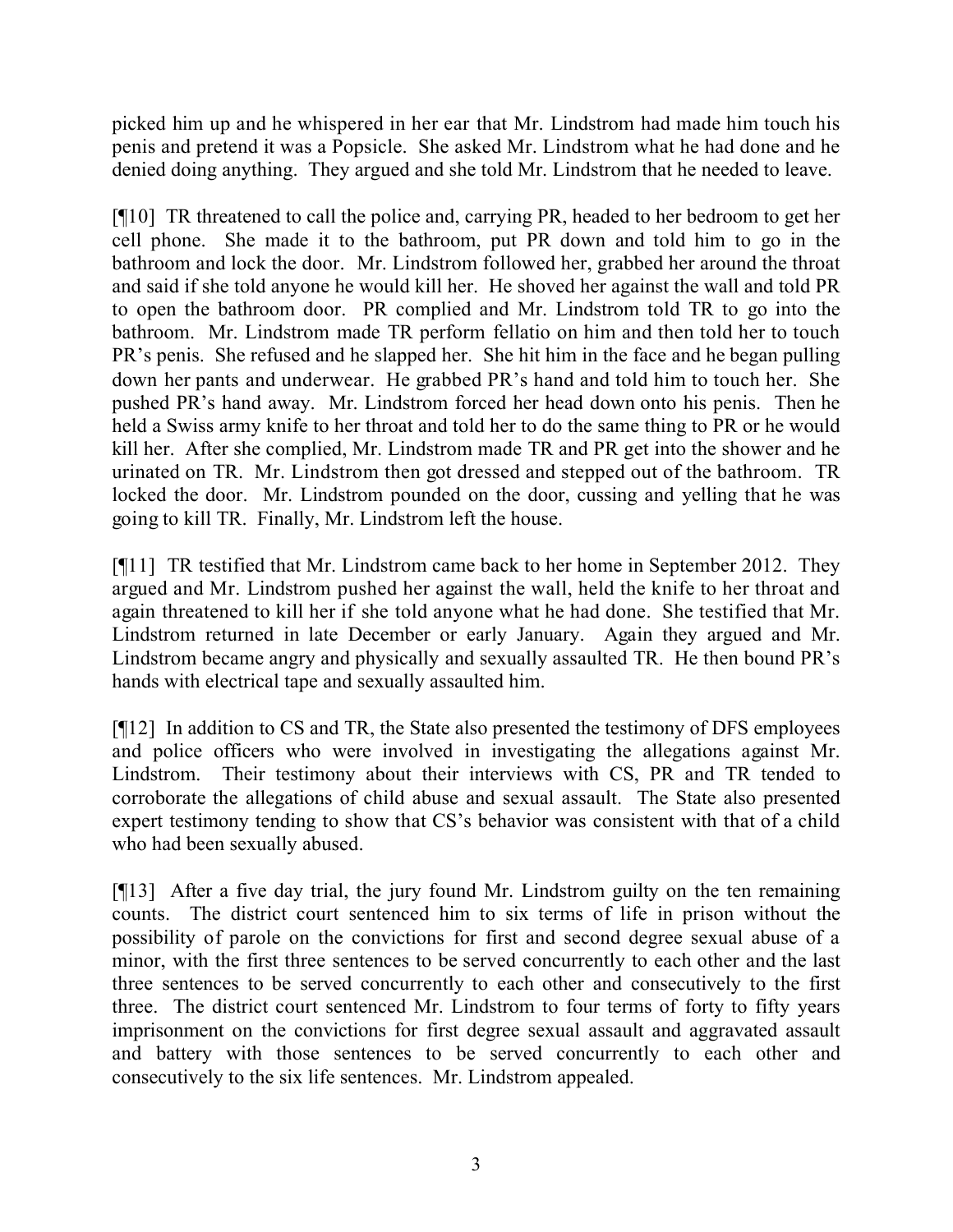### **DISCUSSION**

### *1. Admissibility of evidence found in Mr. Lindstrom's apartment.*

[¶14] Prior to trial, Mr. Lindstrom filed a demand for notice of the State's intent to use evidence falling within W.R.E. 404(b). In response, the State identified various items of evidence. The district court convened a hearing and ruled all of the designated evidence inadmissible. In its pretrial memorandum, the State listed two witnesses whom it intended to call to testify about finding little girls' and women's underwear in the apartment in Casper where Mr. Lindstrom was living at the time of his arrest—evidence the State did not identify in its 404(b) disclosure and not considered by the district court at the 404(b) hearing. When the State called the first of the two witnesses during trial, defense counsel objected on the ground that the testimony was character evidence having no relationship to the crimes charged and was more prejudicial than probative. The district court overruled the objection. Both witnesses testified that they found women's and girls' underwear and clothes in two dresser drawers in Mr. Lindstrom's Casper apartment.

[¶15] Mr. Lindstrom asserts the district court abused its discretion when it allowed the testimony concerning the items found in his Casper apartment. He argues the evidence was character evidence and was not admissible because it served none of the purposes for which such evidence may be admitted under W.R.E. 404(b). He further contends the district court erred in not analyzing the issue in accordance with the mandatory procedure outlined in *Gleason v. State*, 2002 WY 161, ¶ 18, 57 P.3d 332, 340 (Wyo. 2002) prior to allowing the evidence.

[¶16] The State agrees the evidence at issue was character evidence. The State asserts, however, the evidence did not involve uncharged misconduct; therefore, neither Rule 404(b) nor *Gleason* applies. Alternatively, the State contends admission of the evidence was harmless.

[¶17] Given Mr. Lindstrom's objection at trial to admission of the evidence, we review its admissibility under the abuse of discretion standard. *Payseno v. State*, 2014 WY 108, ¶ 20, 332 P.3d 1176, 1182 (Wyo. 2014), citing *Cazier v. State*, 2006 WY 153, ¶ 10, 148 P.3d 23, 28 (Wyo. 2006).

> A trial court's decision on the admissibility of evidence is entitled to considerable deference, and will not be reversed on appeal unless the appellant demonstrates a clear abuse of discretion. As long as there exists a legitimate basis for the trial court's ruling, that ruling will not be disturbed on appeal.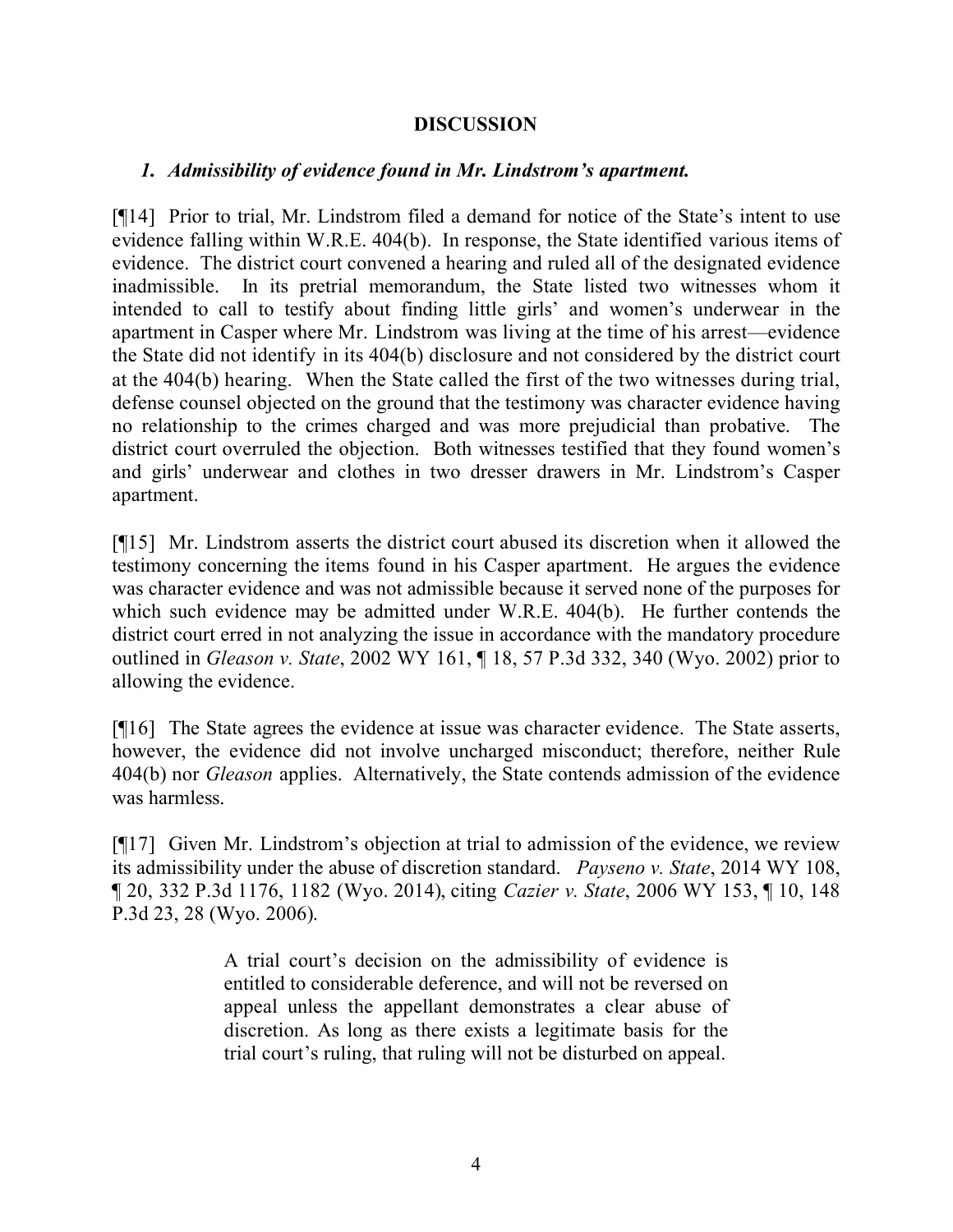*Payseno*, ¶ 20, 332 P.3d at 1182, citing *Nelson v. State*, 2010 WY 159, ¶ 29, 245 P.3d 282, 289 (Wyo. 2010).

[¶18] Evidence of a propensity toward sexual deviation is character evidence. *McDowell v. State*, 2014 WY 21, ¶ 17, 318 P.23d 352, 358 (Wyo. 2014), citing *Gruwell v. State*, 2011 WY 67, ¶ 31, 254 P.3d 223, 233 (Wyo. 2011). Similarly, evidence portraying a defendant as having a perverted lifestyle is character evidence the admission of which is governed by W.R.E. 404(b). *Wilde v. State*, 2003 WY 93, ¶ 21, 74 P.3d 699, 710 (Wyo. 2003). Rule 404(b) states:

> (b) Other crimes, wrongs, or acts. Evidence of other crimes, wrongs, or acts is not admissible to prove the character of a person in order to show that he acted in conformity therewith. It may, however, be admissible for other purposes, such as proof of motive, opportunity, intent, preparation, plan, knowledge, identity, or absence of mistake or accident, provided that upon request by the accused, the prosecution in a criminal case shall provide reasonable notice in advance of trial, or during trial if the court excuses pretrial notice on good cause shown, of the general nature of any such evidence it intends to introduce at trial.

[¶19] Pursuant to this provision, evidence of the underwear found in Mr. Lindstrom's dresser drawers was not admissible to prove that he had a propensity toward sexually deviant behavior and acted in conformity with that propensity by sexually abusing the minor victims and sexually assaulting the adult victim in this case. The evidence introduced by the State was only admissible if relevant, offered for one of the purposes identified in subparagraph (b) and more probative than prejudicial.

[¶20] The State argues the evidence did not fall under subparagraph (b) because it was not uncharged misconduct. This argument has no merit. The character evidence falling under the umbrella of Rule 404(b) is not limited to uncharged misconduct. The rule addresses evidence of other crimes, wrongs, or "acts." As noted in 1 Mueller & Kirkpatrick, Federal Evidence § 4:28 (4th ed.2013):

> So often are the acts *crimes* by the defendant that have led to *conviction*, and so often do they *precede* the charged offense, that it is easy to think of Rule 404(b) as a "prior crimes" or "prior convictions" rule, but it is important to note that rule 404(b) is much broader than this description suggests. To begin with, we are talking about acts, so it does not matter whether they led to charges or convictions. . . .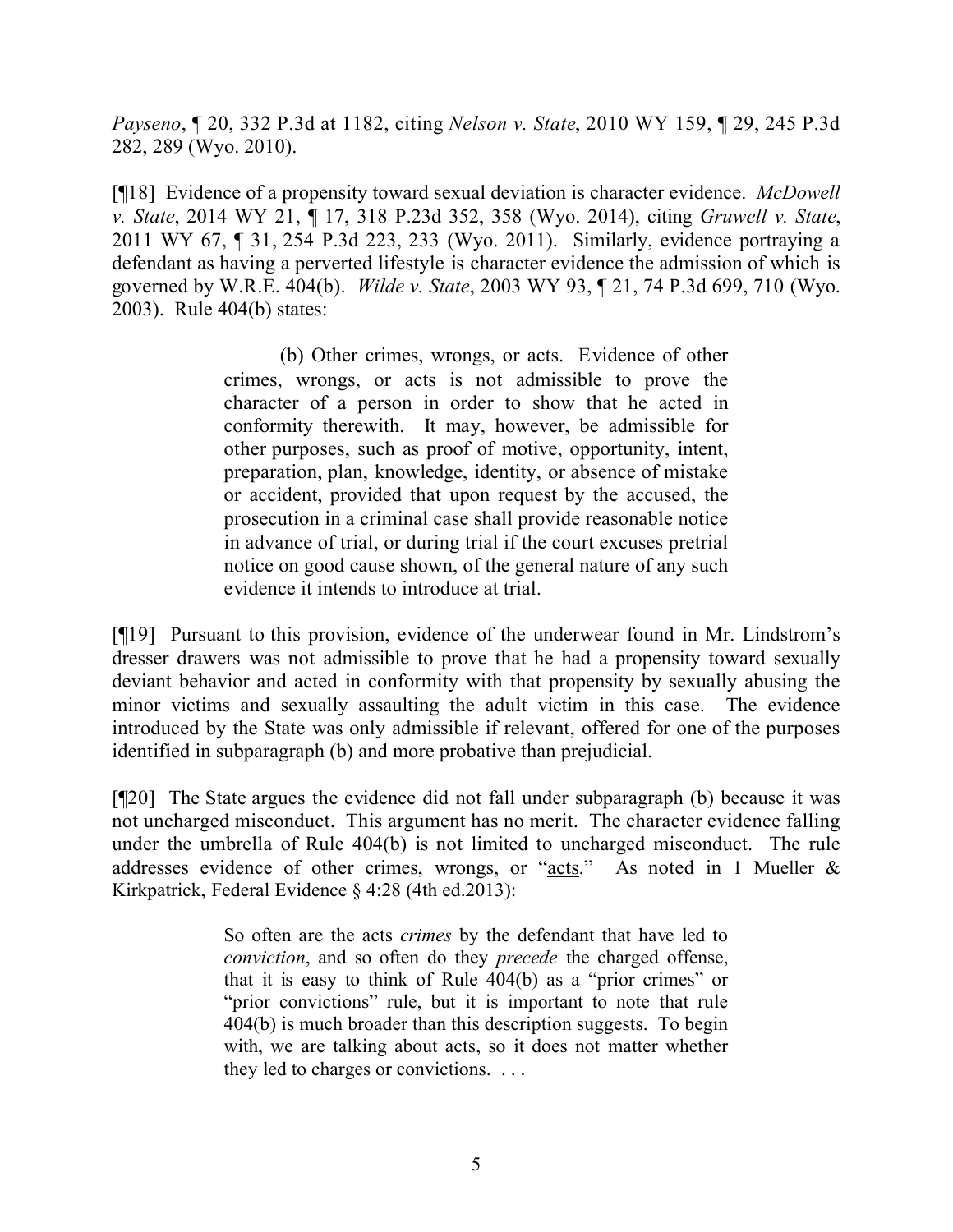What is important is the nature or quality of the prior act, not its criminality.

Thus the act, and it is almost always a misdeed of some sort, need not be criminal . . . .

The character evidence the State introduced in this case fell within 404(b).

[¶21] Because the evidence was character evidence within the scope of 404(b), upon the filing of Mr. Lindstrom's pretrial demand for notice of intent to introduce 404(b) evidence, the State was required to identify the evidence. The district court was then required to hold a pretrial hearing at which time the State was required to justify the evidence as proper under W.R.E. 404(b), relevant, and more probative than unfairly prejudicial. *Payseno,* ¶ 19, 332 P.3d at 1182, citing *Gleason*, ¶ 18, 57 P.3d at 340. The district court was then required to conduct the exacting analysis set forth in *Gleason*. *Gleason*, ¶ 24, 57 P.3d at 342-343. None of this happened with respect to the evidence at issue. The State did not identify the underwear found in Mr. Lindstrom's apartment in its 404(b) notice. The State did not show the evidence was introduced for a proper purpose, was relevant, or was more probative than unfairly prejudicial. The district court did not apply the *Gleason* factors in ruling the evidence was admissible. Under these circumstances, the district court committed a clear abuse of discretion when it admitted the evidence.

[¶22] Our conclusion that the district court abused its discretion in admitting the evidence does not end the inquiry. We still must determine whether the error was prejudicial.

> Even if the district court admitted evidence in error, we must consider whether the error was prejudicial or harmless. Error is prejudicial if there is a reasonable possibility that the verdict might have been more favorable to the defendant if the error had not been made. Prejudicial error requires reversal, while harmless error does not.

*Payseno*, ¶ 20, 332 P.3d at 1182, citing *Nelson v. State*, 2010 WY 159, ¶ 29, 245 P.3d 282, 289 (Wyo. 2010).

[¶23] Given the magnitude of the evidence against Mr. Lindstrom, including the testimony of CS and TR detailing the acts he engaged in with them and the second minor victim, we conclude there is no reasonable possibility that the verdict would have been more favorable to him if the testimony concerning the items found in his dresser drawers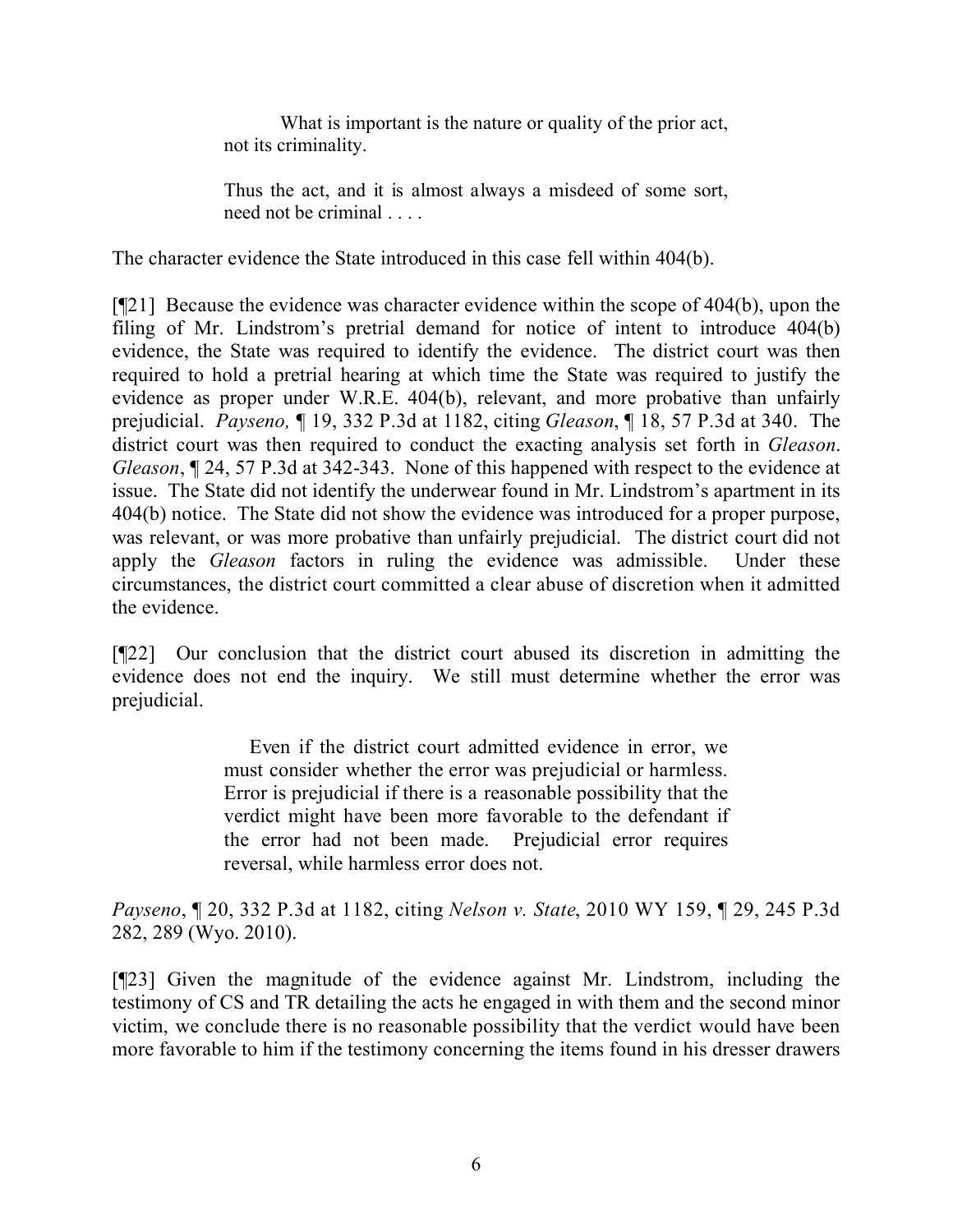had not been admitted.<sup>1</sup> CS testified that on several occasions Mr. Lindstrom inserted his finger in her anus. She testified he made her touch his penis on another occasion. She testified that on still another occasion he made her perform fellatio on him. TR testified that Mr. Lindstrom sexually abused PR on two occasions. She further testified that he violently sexually assaulted her in front of PR on two occasions and on one occasion forced her to involve PR in sexual acts. The error in admitting testimony about what was in Mr. Lindstrom's dresser drawers was harmless.

# *2. Amendment of the information.*

 $\overline{a}$ 

[¶24] In the original information, the facts alleged in support of Counts I, II and III respectively were that Mr. Lindstrom inserted his finger into CS's genital opening, performed cunnilingus on CS and put his mouth on her breast. In her trial deposition, however, CS testified that on different occasions Mr. Lindstrom inserted his finger into her anus, made her perform fellatio on him, and made her touch his penis, acts that were not alleged in the information. During the deposition, defense counsel cross-examined CS but did not ask about the acts alleged in the information.

[¶25] Two days after the deposition, on November 14, 2013, the State filed a motion to amend the information to conform to CS's deposition testimony. Specifically, the State sought to amend Count I to change the specifics of the crime from "inserting a digit into the genital opening of CS" to "inserting a digit into the anal opening of CS"; Count II to change "did perform cunnilingus on CS" to "did cause CS to perform fellatio on him"; and Count III to change "did put his mouth on the breast of CS" to "did cause CS to touch his penis." Without a hearing, the district court granted the motion the same day. On November 18, Mr. Lindstrom filed his objection to the amendment, arguing that allowing the State to allege new facts after CS's trial testimony was completed prejudiced his right to a fair trial and to prepare his defense. The district court entered another order allowing the amendment.

[¶26] Mr. Lindstrom contends the district court erred when it allowed the State to amend the information to conform to the testimony CS gave during her videotaped trial deposition. He asserts the amendment, allowed after the witness's trial testimony had concluded, violated his constitutional due process rights to be informed of the charges against him and to prepare a defense. Ordinarily, we review a district court order allowing the State to amend an information for abuse of discretion. *Walker v. State*, 2013 WY 58, ¶ 20, 302 P.3d 182, 187 (Wyo. 2013). When an accused asserts a due process violation, however, our review is *de novo*. *Albarran v. State*, 2013 WY 111, ¶ 11, 309 P.3d 817, 820 (Wyo. 2013).

<sup>&</sup>lt;sup>1</sup> We can conceive of no rational basis for introducing the items found in the apartment. Even assuming Mr. Lindstrom lived alone and the presence of female underwear in his dresser drawers was unusual, its presence there by itself was not even arguably relevant. The only sure consequence of the introduction of such clearly inadmissible evidence was an appeal.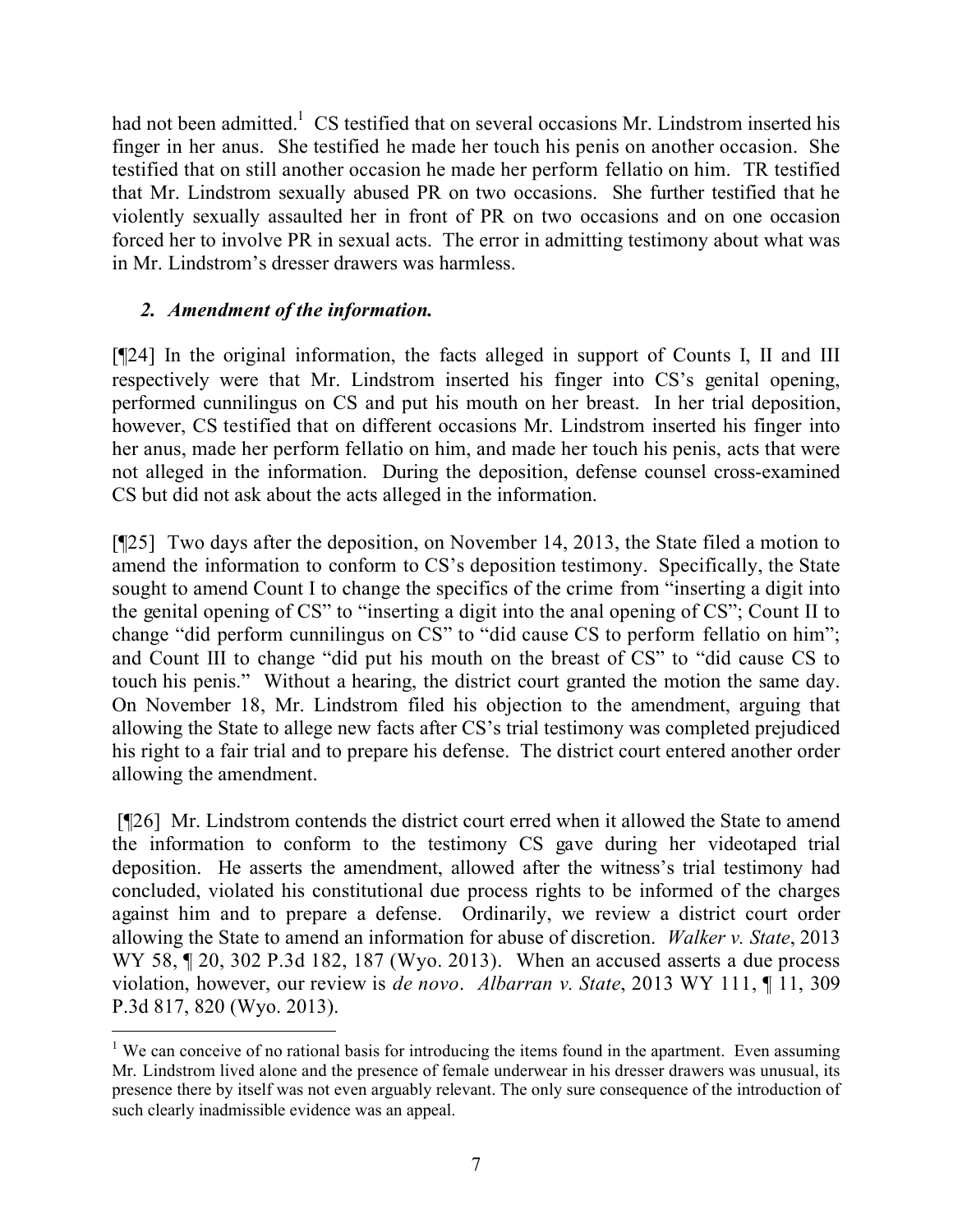[¶27] W.R.Cr.P. 3(e) provides in pertinent part:

. . . The court may permit an information or citation to be amended:

(1) With the defendant's consent, at any time before sentencing.

(2) Whether or not the defendant consents:

(A) At any time before trial if substantial rights of the defendant are not prejudiced.

(B) At any time before verdict or finding if no additional or different offense is charged and if substantial rights of the defendant are not prejudiced.

The amendment in the present case did not allege additional or different offenses; it alleged different facts for the same offenses charged in the first information. Therefore, we are concerned only with whether the amendment prejudiced Mr. Lindstrom's substantial rights.

[¶28] The timing of an amendment is often a key factor in assessing prejudice. 5 Wayne R. LaFave, Jerold H. Israel, Nancy J. King and Orin S. Kerr, Criminal Procedure § 19.5(b), 311 (3d ed. 2007). The trial deposition in which CS testified to different facts than those the State had alleged in the information was taken on November 12, 2013, a month before trial. The State moved to amend the information to conform to the testimony two days later on November 14. The district court granted the motion without a hearing the same day, again nearly a month before trial. In his objection to the amendment filed thereafter, or at any time prior to the December 12 trial date, Mr. Lindstrom could, and should, have requested a continuance of the trial if he believed the amendment prejudiced his ability to prepare his defense. He did not ask for a continuance. Prejudice from amendments to an information made prior to trial may be avoided by obtaining a continuance and "courts are hesitant to find prejudice if a continuance was … not requested." *Id*.

[¶29] Additionally, Mr. Lindstrom's defense to the crimes charged was that he did not commit them and could not have committed them because he was not in Buffalo when they allegedly occurred. That CS's description of the sexual contact in her testimony was different than that alleged in the information had no effect on that defense. With the amendment, Mr. Lindstrom still attempted to prove he was not in Buffalo when the offenses occurred and could not, therefore, have committed them. Under these circumstances, the amendment did not prejudice his defense.

## *3. Prosecutorial misconduct.*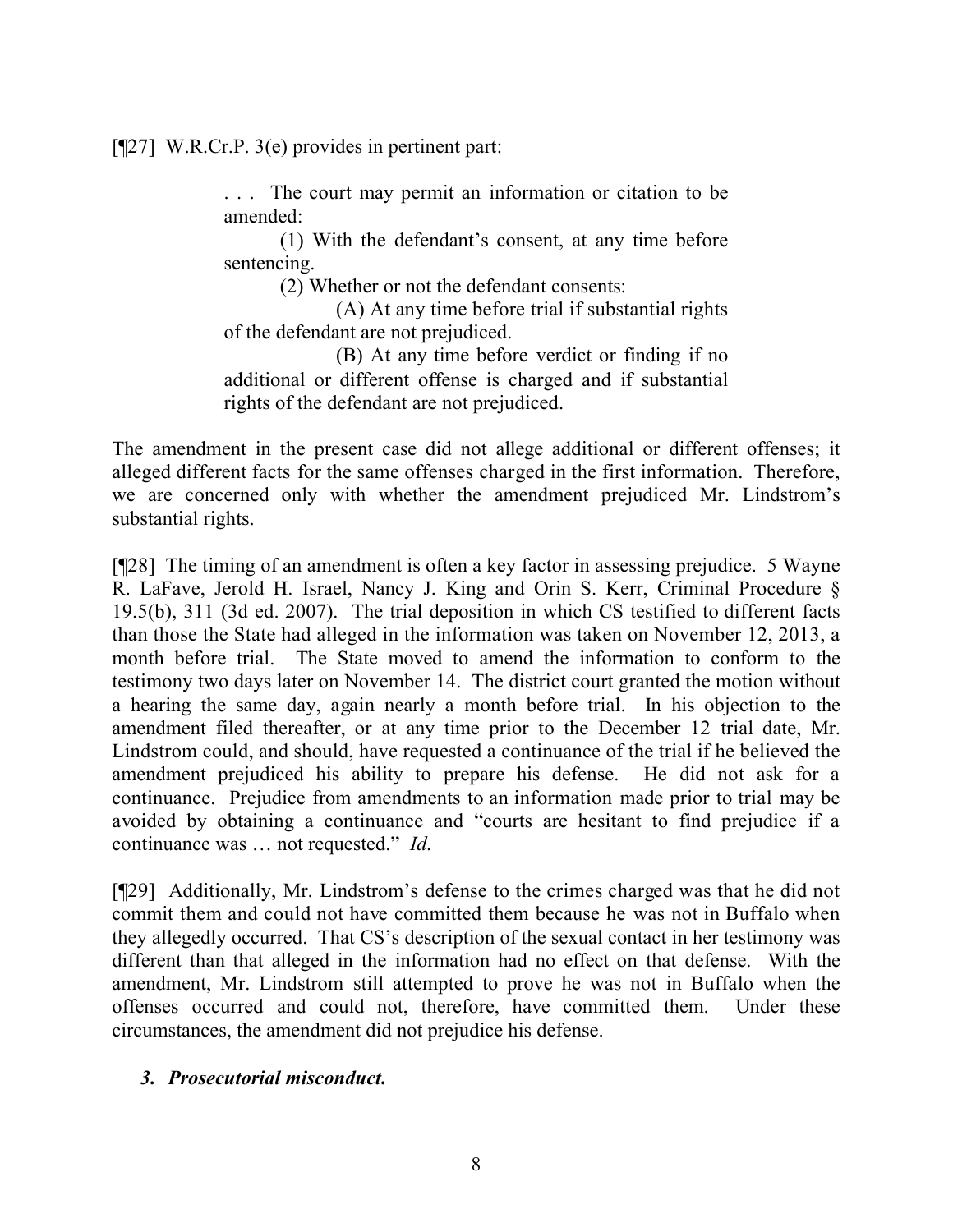[¶30] In his closing argument, the prosecuting attorney stated:

But what about C? C doesn't hallucinate. C doesn't fantasize. C doesn't make up wild stories. C is a bright child. . . . . She knows what's real, she knows what's not, she knows what's happening.

He also stated:

But we don't have psychosis. This is real, Ladies and Gentlemen. This isn't fantasy. This is not something that was made up.

Think of the effort it would take to put that together.

"I'm going to make this up. I'm going to teach this child – these children how to play in a way that makes it look like Mike Lindstrom did something wrong."

You can't teach a child to do that. You can't teach two separate children from two separate families to pick on this guy.

[¶31] Mr. Lindstrom asserts that in these remarks the prosecutor improperly vouched for the credibility of CS and PR. Mr. Lindstrom did not object to the prosecutor's statements; therefore, we review his allegations of prosecutorial misconduct for plain error. *Anderson v. State*, 2014 WY 74, ¶ 40, 327 P.3d 89, 99 (Wyo. 2014). Plain error exists when: 1) the record is clear about the incident alleged as error; 2) there was a transgression of a clear and unequivocal rule of law; and 3) the party claiming the error was denied a substantial right resulting in material prejudice. *Id*., citing *Sweet v. State*, 2010 WY 87, ¶ 22, 234 P.3d 1193, 1202 (Wyo. 2010) (quoting *Schreibvogel v. State*, 2010 WY 45, ¶ 19, 228 P.3d 874, 882 (Wyo. 2010)). Reversal as a result of prosecutorial misconduct is not warranted unless a reasonable probability exists that absent the error the defendant may have enjoyed a more favorable verdict. *Anderson*, ¶ 40, 327 P.3d at 100.

[¶32] The first prong of plain error is satisfied. The prosecutor's remarks clearly appear in the record. Whether there was a transgression of a clear and unequivocal rule of law is not so quickly answered. We have said:

> Counsel are allowed wide latitude during the scope of their closing arguments, and a prosecutor may comment on all of the evidence in the record and suggest reasonable inferences from that evidence. However, the prosecutor may not inflame or mislead the jury or express his personal beliefs or opinions about the evidence. *Davis v. State*, 2005 WY 93, ¶ 25, 117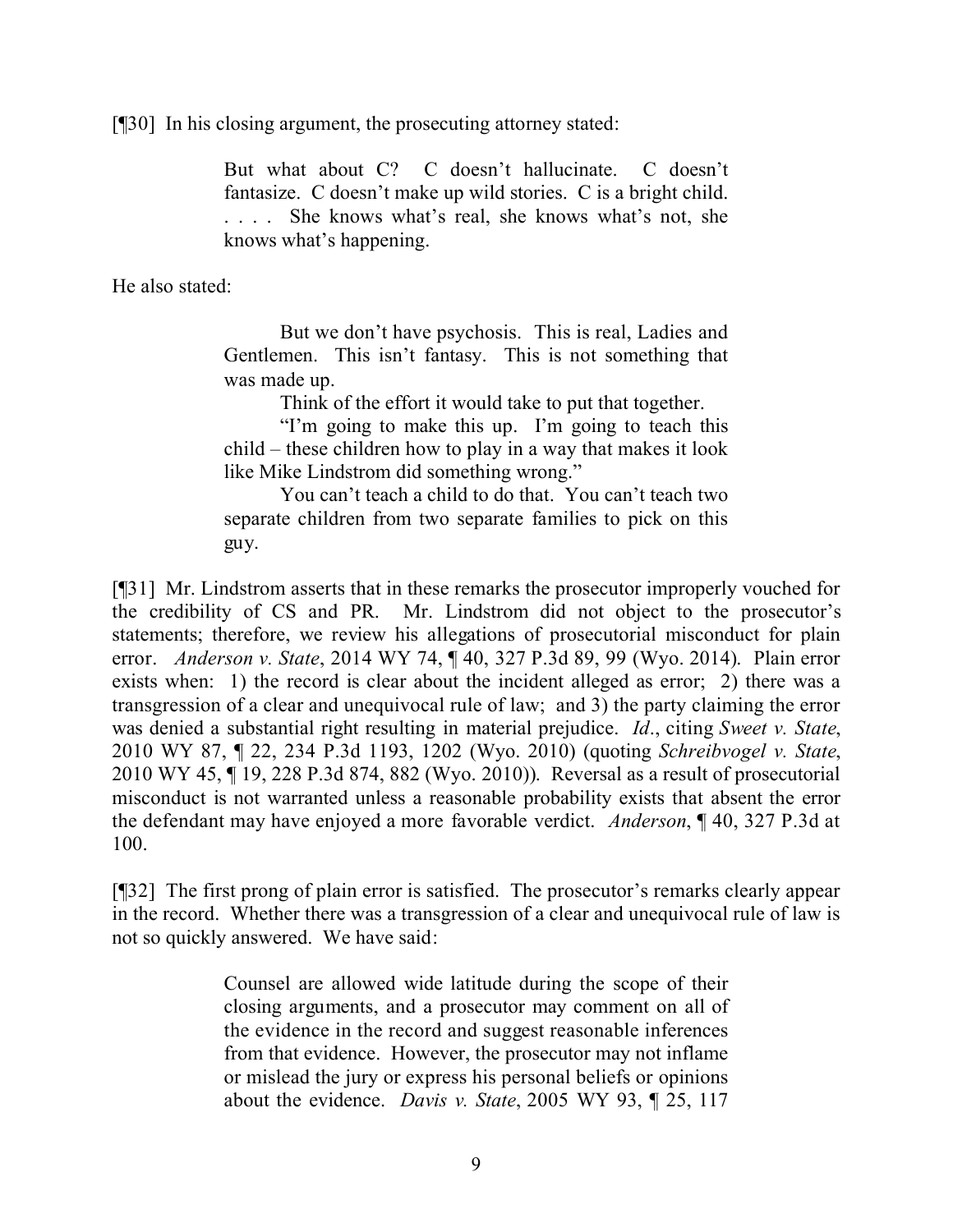P.3d 454, 463 (Wyo. 2005). Similarly, a prosecutor cannot personally vouch for the credibility of a state's witness, nor can a prosecutor assert his own credibility as a basis for conviction of a defendant.

[W]hen the prosecutor asserts his credibility or personal belief, an additional factor is injected into the case. This additional factor is that counsel may be perceived by the jury as an authority whose opinion carries greater weight than their own opinion; that members of the jury might be persuaded not by the evidence, but rather by a perception that counsel's opinions are correct because of his position as prosecutor, an important state official entrusted with enforcing the criminal laws of a sovereign state. While the prosecutor is expected to be an advocate, he may not exploit his position to induce a jury to disregard the evidence or misapply the law.

*Budig v. State*, 2010 WY 1, ¶ 17, 222 P.3d 148, 156 (Wyo. 2010), quoting *Condra v. State,* 2004 WY 131, ¶ 11, 100 P.3d 386, 390 (Wyo. 2004).

[¶33] Applying these principles in *Dysthe v. State*, 2003 WY 20, ¶¶ 28-29, 63 P.3d 875, 886 (Wyo. 2003), we held the prosecutor improperly vouched for the credibility of the State's witnesses in a drug case when he said:

> "These witnesses, despite the fact that they are users, were credible. They were very credible. They were more credible because of the very fact that they have a relationship with this Defendant. More credible because, if you couldn't tell, I certainly could; they didn't like me asking them questions. They didn't want to be telling me anything."

The prosecutor also stated that he worked with the investigators on the case and he could "guarantee" that their investigations were not "arbitrary." He told the jury that the witnesses had no reason to lie.

We concluded:

the prosecutor's comments in the present case crossed the line between legitimate argument and illegitimate vouching for the credibility of the State's witnesses. While he did not directly state that it was his opinion that the witnesses were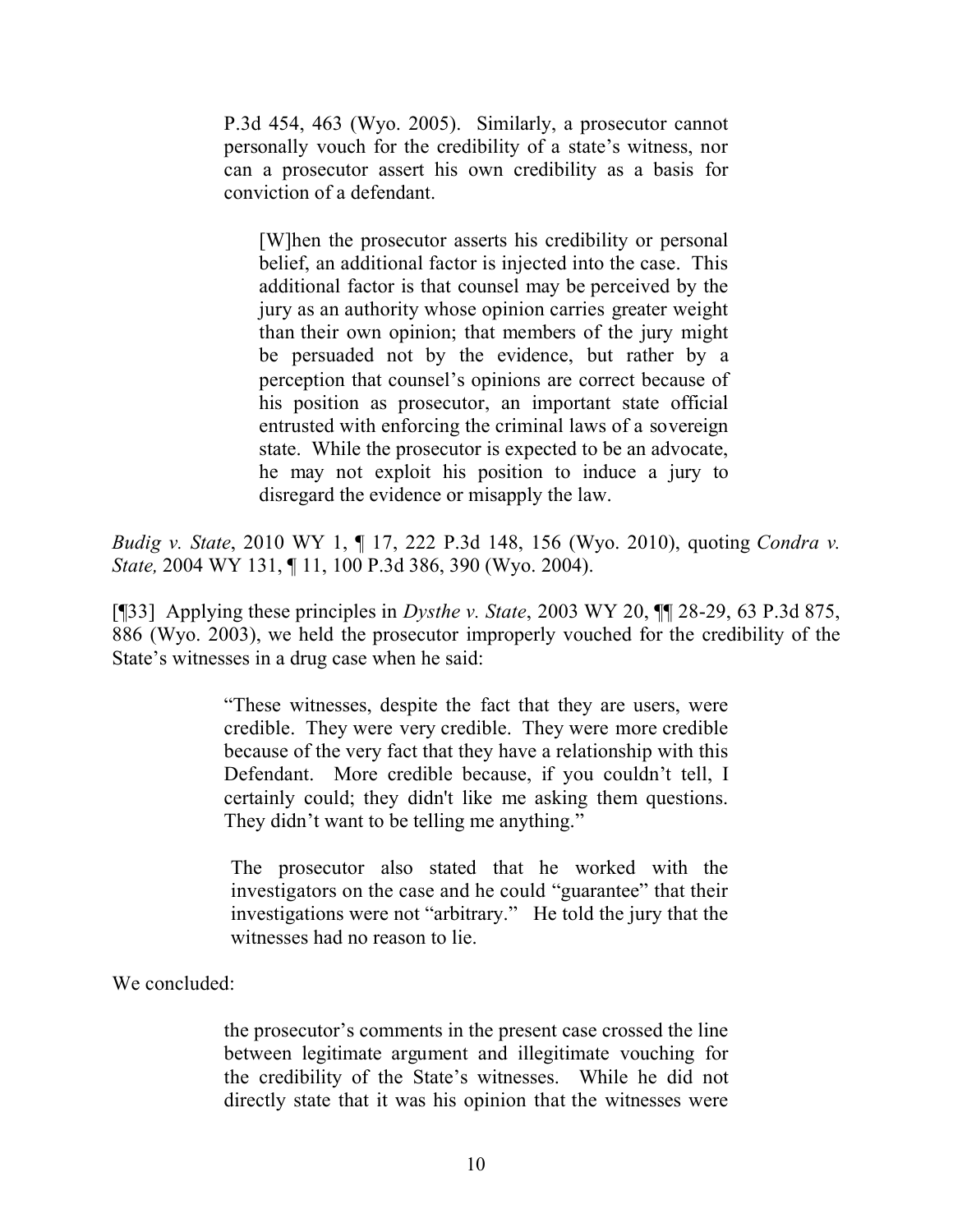credible, he certainly gave that impression. Further, he did not suggest that the determination was to be made by the jurors; instead, he offered his own observation that the witnesses were "more credible" because "if you couldn't tell, I certainly could [that] they didn't like me asking them questions." And finally, his personal guarantee that the investigation was not arbitrary certainly amounted to a personal attestation of fact.

*Id.*, **[30, 63 P.3d at 886.** 

[¶34] In contrast, in *Teniente v. State*, 2007 WY 165, ¶ 31 169 P.3d 512, 525 (Wyo. 2007) we held the prosecutor did not improperly vouch for a witness's credibility when he said:

> [W]e have one eyewitness, one eyewitness that stepped up to the plate February 18th, and said, 'I was there. This is what happened.' A statement as, you know, he has stayed consistent with, a statement he testified to in Eddie's trial.

> As you notice, when [Defense counsel] went to question him, he couldn't impeach him on any of his prior inconsistent statements because there weren't any. He has stayed consistent, ladies and gentlemen, even in the face of threats from his family, ostracism by his family.

> He saw what happened, and he decided to step forward and tell the truth, even though the first time, it's against his very own brother, and now the second time, against his cousin. Courage.

We concluded that rather than vouching for the witness's credibility, the prosecutor "was arguing reasonable inferences, drawn from evidence introduced at trial, that the witness's testimony could be seen as reliable." *Id*.

[¶35] We find the prosecutor's comments in the present case to be more like those the prosecutor made in *Teniente* than in *Dysthe*. His comments that CS doesn't hallucinate, fantasize or make up wild stories and is a bright child were direct quotes from the testimony of CS's mother. His statements that CS knows what is real and what is not and that the stories were not made up were reasonable inferences to be drawn from her mother's testimony. The prosecutor's statement that it would be difficult to get two children from different families to make up stories about Mr. Lindstrom continued as follows: